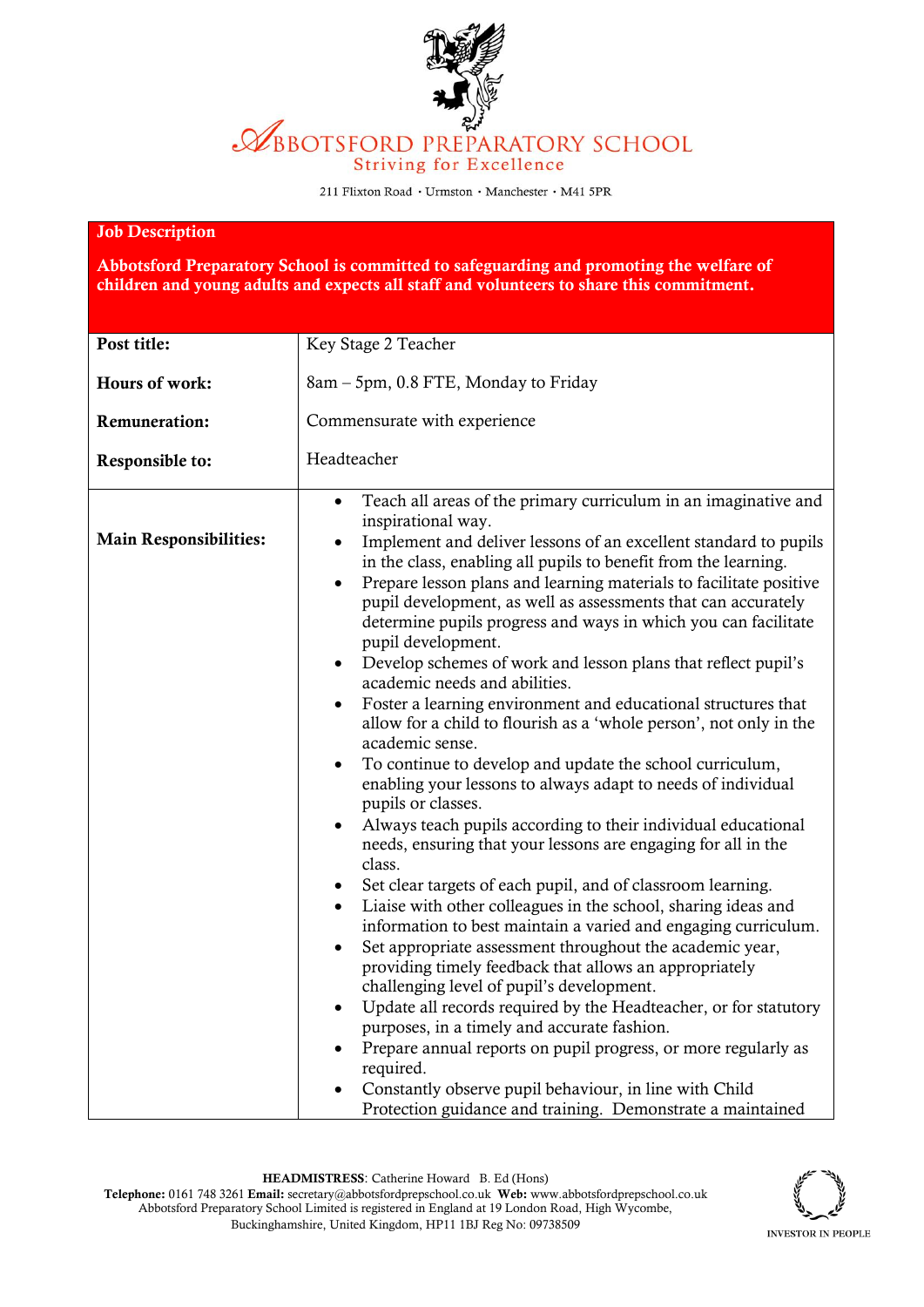|                               | commitment to child protection training and safeguarding                                            |  |  |
|-------------------------------|-----------------------------------------------------------------------------------------------------|--|--|
|                               | structures within the local area.                                                                   |  |  |
|                               | Perform appropriate pastoral duties, such as providing support<br>$\bullet$                         |  |  |
|                               | and encouragement to pupils regarding both their academic and                                       |  |  |
|                               | personal life, referring those to other channels when                                               |  |  |
|                               | appropriate.                                                                                        |  |  |
|                               | Always set high standards of behaviour from pupils both inside                                      |  |  |
|                               | the classroom and during break times, ensuring that these are                                       |  |  |
|                               | maintained.                                                                                         |  |  |
|                               | Demonstrate a commitment to keeping up to date with<br>$\bullet$                                    |  |  |
|                               | educational developments, teaching resources and methods and                                        |  |  |
|                               | alter lesson plans to reflect own learning.<br>To be immediately responsible for the processes of   |  |  |
|                               | $\bullet$<br>identification, assessment, recording, and reporting for the                           |  |  |
| Monitoring, Assessment,       | pupils in their charge.                                                                             |  |  |
| Recording, Reporting,         | Assess pupil's work systematically, using results to inform                                         |  |  |
|                               | future planning, teaching, and curricular development.                                              |  |  |
| and Accountability            | Prepare and present accurate and informative reports to parents<br>$\bullet$                        |  |  |
|                               | on their child's progress.                                                                          |  |  |
|                               | Keep an accurate register of pupils in each lessons, reporting<br>$\bullet$                         |  |  |
|                               | unexplained absences, or patterns of absences, in line with the                                     |  |  |
|                               | relevant school policy.                                                                             |  |  |
|                               | Direct reporting to the Headmaster, but also accountable the                                        |  |  |
|                               | Governors and Directors of Alpha Schools Limited when                                               |  |  |
|                               | required.                                                                                           |  |  |
|                               | Have a thorough, up to date knowledge and understanding of<br>$\bullet$                             |  |  |
| <b>Subject Knowledge and</b>  | the KS1 and KS2 National Curriculum programmes of study,<br>its level descriptors for examinations. |  |  |
| Understanding                 | Have an understanding of the requirements of the 11+ exam.<br>$\bullet$                             |  |  |
|                               | Keep up to date with research and developments in pedagogy<br>٠                                     |  |  |
|                               | and relevant subject areas.                                                                         |  |  |
| <b>Professional Standards</b> | To be a role model to pupils through personal presentation and<br>$\bullet$                         |  |  |
| and Development               | professional conduct.                                                                               |  |  |
|                               | To arrive in class, on or before the start of the lesson, and to                                    |  |  |
|                               | begin and end lessons on time.                                                                      |  |  |
|                               | To cover for absent colleagues as is reasonable, fair and<br>٠                                      |  |  |
|                               | equitable.                                                                                          |  |  |
|                               | To co-operate with the employer in all matters concerning                                           |  |  |
|                               | Health and Safety and specifically to take reasonable care of                                       |  |  |
|                               | their own Health & Safety, and that of any other persons who                                        |  |  |
|                               | may be affected by their acts or omissions at work.                                                 |  |  |
|                               | To be familiar with the School and Department handbooks and<br>$\bullet$                            |  |  |
|                               | support all the School's policies, e.g. those on Health and<br>Safety.                              |  |  |
|                               | To establish effective working relationships with professional<br>٠                                 |  |  |
|                               | colleagues and associate staff.                                                                     |  |  |
|                               | To strive for personal and professional development through<br>$\bullet$                            |  |  |
|                               | active involvement in the School's appraisal system and                                             |  |  |
|                               | performance management procedures.                                                                  |  |  |
|                               | To be involved in extra-curricular activities such as making a<br>$\bullet$                         |  |  |
|                               | contribution to after-school clubs and visits.                                                      |  |  |
|                               | To maintain a working knowledge and understanding of<br>٠                                           |  |  |
|                               | teachers' professional duties as set out in the current School                                      |  |  |
|                               | Teachers' Pay and Conditions document, and teachers' legal                                          |  |  |
|                               | liabilities and responsibilities relating to all current legislation,                               |  |  |
|                               | including the role of the education service in protecting<br>children.                              |  |  |
|                               |                                                                                                     |  |  |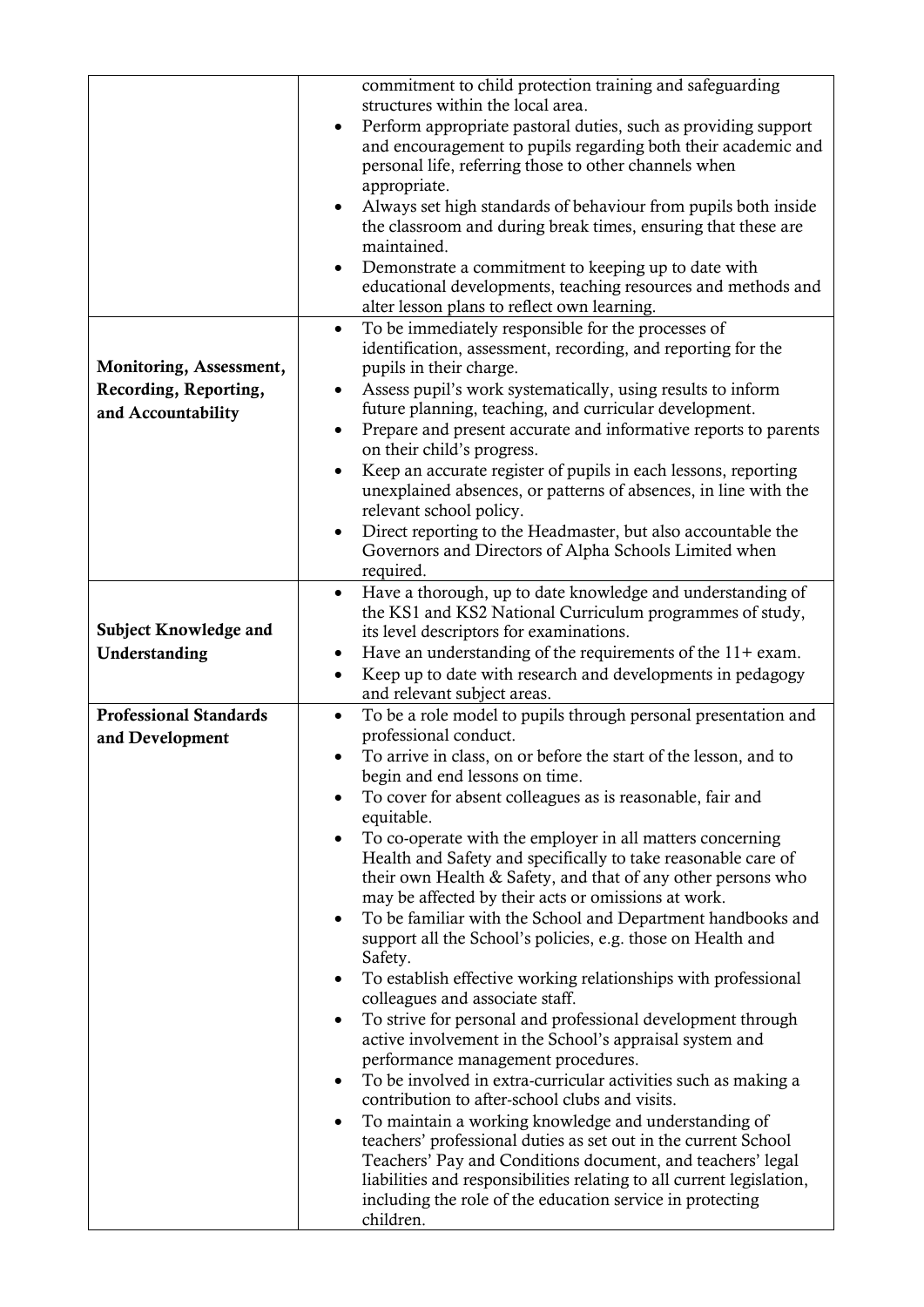| • To liaise effectively with parent/carers and with other agencies<br>with responsibility for pupils' education and welfare. |
|------------------------------------------------------------------------------------------------------------------------------|
| • To undertake any reasonable task as directed by the Head of                                                                |
| Science and Senior Leadership Team.                                                                                          |
| • To be aware of the role of the Governing Body of the School                                                                |
| and to support it in performing its duties.                                                                                  |
| • To train in basic first aid.                                                                                               |
| To be familiar with and implement the relevant requirements of                                                               |
| the current SEN Code of Practice.                                                                                            |
| • To consider the needs of all pupils within lessons (and to                                                                 |
| implement specialist advice) especially those who:                                                                           |
| have SEN;<br>$\circ$                                                                                                         |
| are gifted and talented;                                                                                                     |
| are not yet fluent in English.<br>$\circ$                                                                                    |
| To uphold the school's core values.                                                                                          |

Person Specification

The School is committed to safeguarding and promoting the welfare of children and young people and expects all staff and volunteers to share this commitment.

|                        | <b>Essential</b>                                                                                                                                                                                                                                                                                                                                                                                           | <b>Desirable</b>                                                                                                                                                                                                                                                                               | Method of<br>assessment                                                            |
|------------------------|------------------------------------------------------------------------------------------------------------------------------------------------------------------------------------------------------------------------------------------------------------------------------------------------------------------------------------------------------------------------------------------------------------|------------------------------------------------------------------------------------------------------------------------------------------------------------------------------------------------------------------------------------------------------------------------------------------------|------------------------------------------------------------------------------------|
| <b>Qualifications:</b> | <b>QTS</b>                                                                                                                                                                                                                                                                                                                                                                                                 | Proven commitment to<br>$\bullet$<br>continued personal<br>development.                                                                                                                                                                                                                        | Production of the<br>Applicant's certificates                                      |
| Experience:            | Relevant teaching<br>$\bullet$<br>experience.<br>Designing and<br>$\bullet$<br>implementing<br>inspirational and<br>engaging schemes of<br>work.<br>Of using a number of<br>$\bullet$<br>assessment, recording,<br>and planning strategies.<br>Experience managing<br>$\bullet$<br>challenging behaviour.<br>Experience using a<br>$\bullet$<br>number of varied<br>resources to deliver<br>their lessons. | Preparing pupils for<br>$\bullet$<br>their $11 + e$ xam.<br>Experience of the<br>$\bullet$<br>independent school<br>sector, and how<br>individual schools<br>operate within.<br>Experience leading a<br>$\bullet$<br>subject area.<br>Experience dealing<br>$\bullet$<br>with pupils with SEN. | Contents of the<br><b>Application Form</b><br>Interview<br>Professional references |
| Skills:                | An excellent written<br>$\bullet$<br>and verbal<br>communicator.<br>Excellent time<br>$\bullet$<br>management skills.<br>An exceptional teacher.<br>$\bullet$<br>The ability to contribute<br>$\bullet$<br>to the school as a<br>whole.                                                                                                                                                                    |                                                                                                                                                                                                                                                                                                | Contents of the<br><b>Application Form</b><br>Interview<br>Professional references |